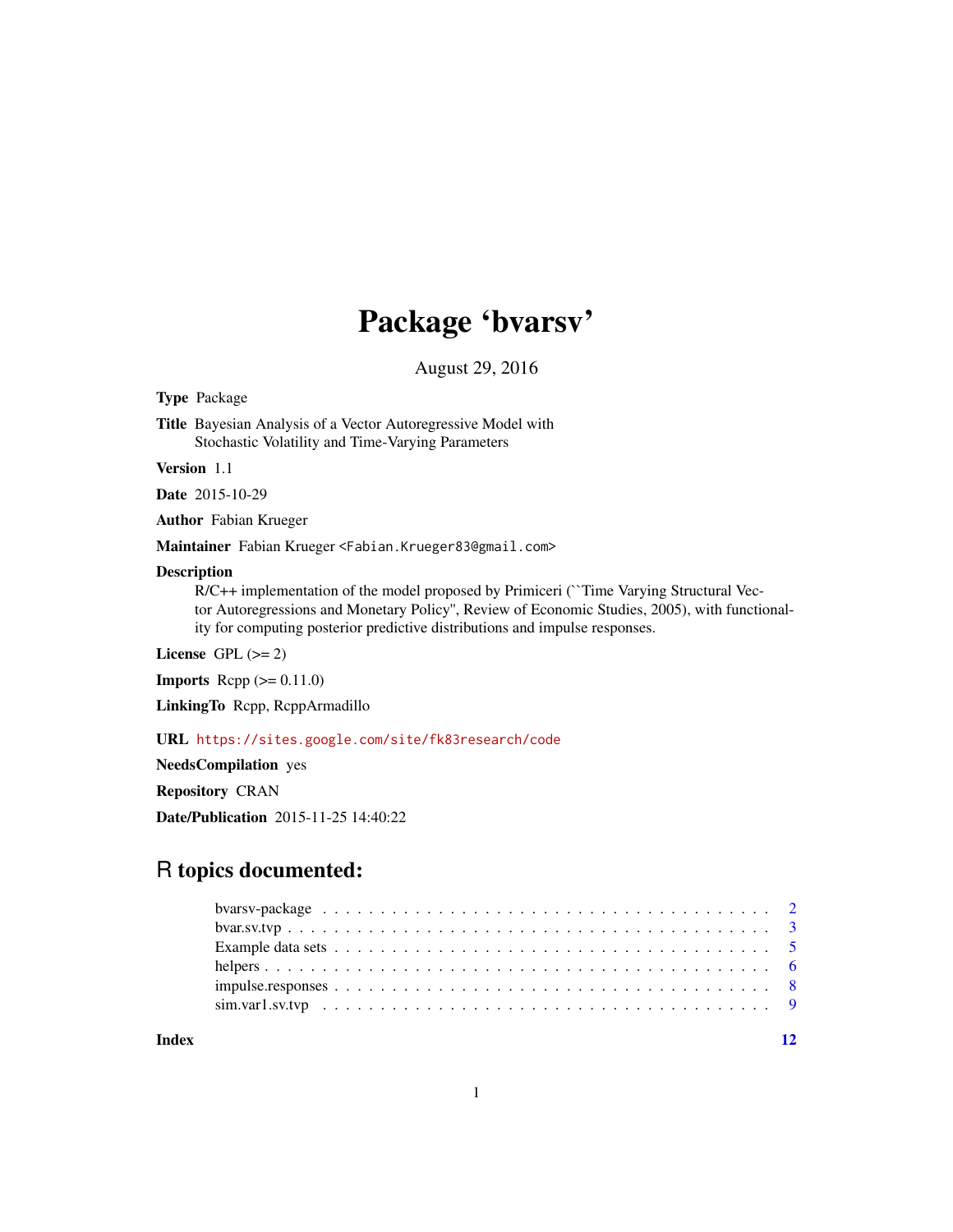<span id="page-1-0"></span>bvarsv-package *Bayesian Analysis of a Vector Autoregressive Model with Stochastic Volatility and Time-Varying Parameters*

#### Description

R/C++ implementation of the Primiceri (2005) model, which allows for both stochastic volatility and time-varying regression parameters. The package contains functions for computing posterior predictive distributions and impulse responses from the model, based on an input data set.

#### Details

| Package: bvarsv |                                                 |
|-----------------|-------------------------------------------------|
| Type: Package   |                                                 |
| Version:        | 1.0                                             |
|                 | Date: 2014-08-14                                |
|                 | License: $GPL (> = 2)$                          |
| URL:            | https://sites.google.com/site/fk83research/code |

#### Author(s)

Fabian Krueger <Fabian.Krueger83@gmail.com>, based on Matlab code by Dimitris Korobilis (see Koop and Korobilis, 2010).

## References

*The code incorporates the recent corrigendum by Del Negro and Primiceri (2015), which points to an error in the original MCMC algorithm of Primiceri (2005).*

Del Negro, M. and Primicerio, G.E. (2015). 'Time Varying Structural Vector Autoregressions and Monetary Policy: A Corrigendum', Review of Economic Studies 82, 1342-1345.

Koop, G. and D. Korobilis (2010): 'Bayesian Multivariate Time Series Methods for Empirical Macroeconomics', Foundations and Trends in Econometrics 3, 267-358. Accompanying Matlab code available at <https://sites.google.com/site/dimitriskorobilis/matlab>.

Primiceri, G.E. (2005): 'Time Varying Structural Vector Autoregressions and Monetary Policy', Review of Economic Studies 72, 821-852.

#### Examples

## Not run:

# Load US macro data data(usmacro)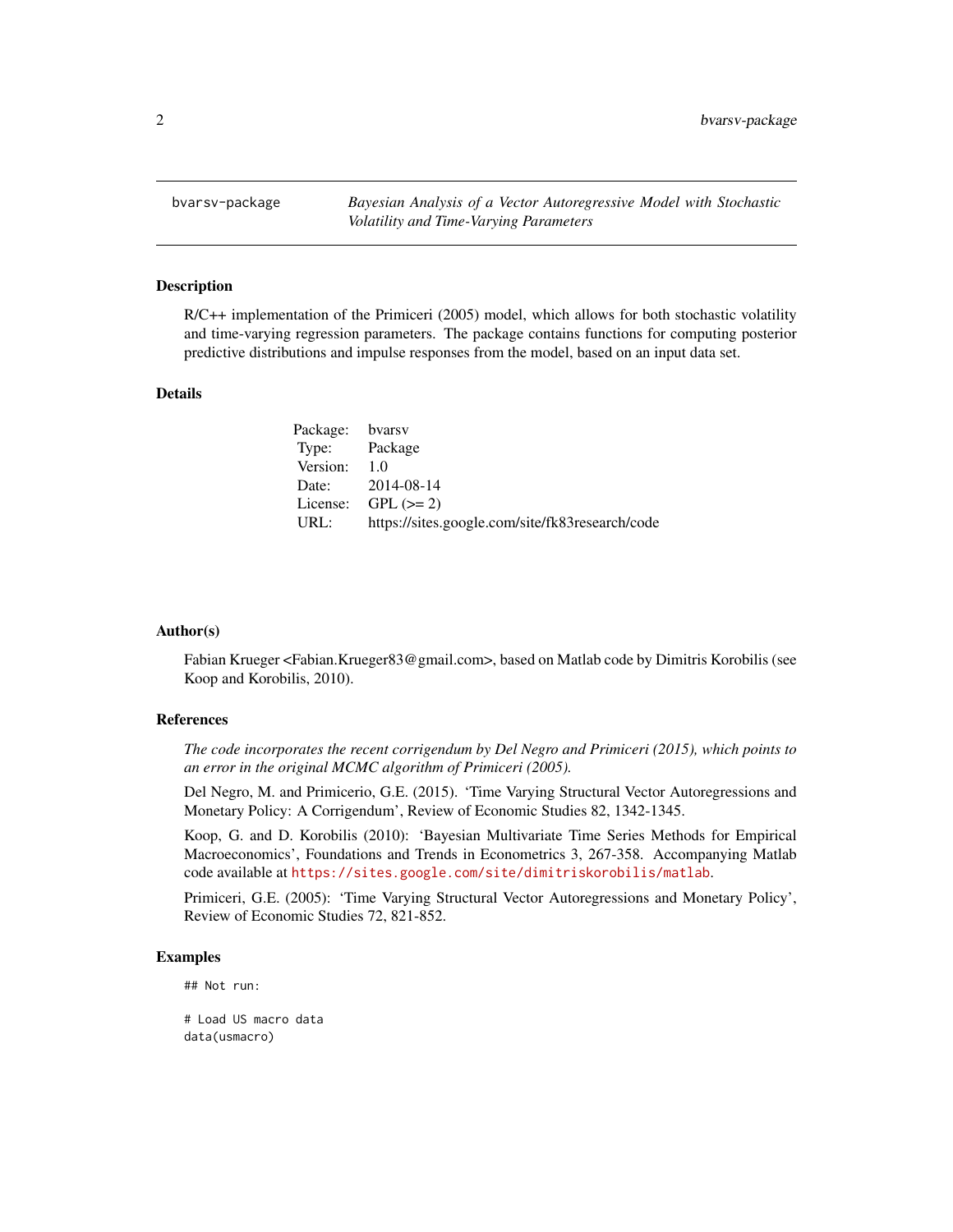## <span id="page-2-0"></span>bvar.sv.tvp 3

```
# Estimate trivariate model using Primiceri's prior choices (default settings)
set.seed(5813)
bv <- bvar.sv.tvp(usmacro)
```
## End(Not run)

<span id="page-2-1"></span>

| byar.sv.tvp | Bayesian Analysis of a Vector Autoregressive Model with Stochastic |
|-------------|--------------------------------------------------------------------|
|             | Volatility and Time-Varying Parameters                             |

## Description

Bayesian estimation of the flexible VAR model by Primiceri (2005) which allows for both stochastic volatility and time drift in the model parameters.

## Usage

```
bvar.sv.tvp(Y, p = 1, tau = 40, nf = 10, pdrift = TRUE, nrep = 50000,
nburn = 5000, thinfac = 10, itprint = 10000, save.parameters = TRUE,
k_B = 4, k_A = 4, k_s = 1, k_Q = 0.01, k_s = 0.1, k_W = 0.01,
pQ = NULL, pW = NULL, pS = NULL
```
## Arguments

| Y       | Matrix of data, where rows represent time and columns are different variables.<br>Y must have at least two columns.                                                                                                                                                     |
|---------|-------------------------------------------------------------------------------------------------------------------------------------------------------------------------------------------------------------------------------------------------------------------------|
| p       | Lag length, greater or equal than 1 (the default)                                                                                                                                                                                                                       |
| tau     | Length of the training sample used for determining prior parameters via least<br>squares (LS). That is, data in $Y[1:tau, ]$ are used for estimating prior parame-<br>ters via LS; formal Bayesian analysis is then performed for data in $Y[(tau10, 1) : nrow(Y), ]$ . |
| nf      | Number of future time periods for which forecasts are computed (integer, 1 or<br>greater, defaults to 10).                                                                                                                                                              |
| pdrift  | Dummy, indicates whether or not to account for parameter drift when simulating<br>forecasts (defaults to TRUE).                                                                                                                                                         |
| nrep    | Number of MCMC draws excluding burn-in (defaults to 50000)                                                                                                                                                                                                              |
| nburn   | Number of MCMC draws used to initialize the sampler (defaults to 5000). These<br>draws do not enter the computation of posterior moments, forecasts etc.                                                                                                                |
| thinfac | Thinning factor for MCMC output. Defaults to 10, which means that the fore-<br>cast sequences (fc.mdraws, fc.vdraws, fc.ydraws, see below) contain only<br>every tenth draw of the original sequence. Set thinfac to one to obtain the full<br>MCMC sequence.           |
| itprint | Print every itprint-th iteration. Defaults to 10000. Set to very large value to<br>omit printing altogether.                                                                                                                                                            |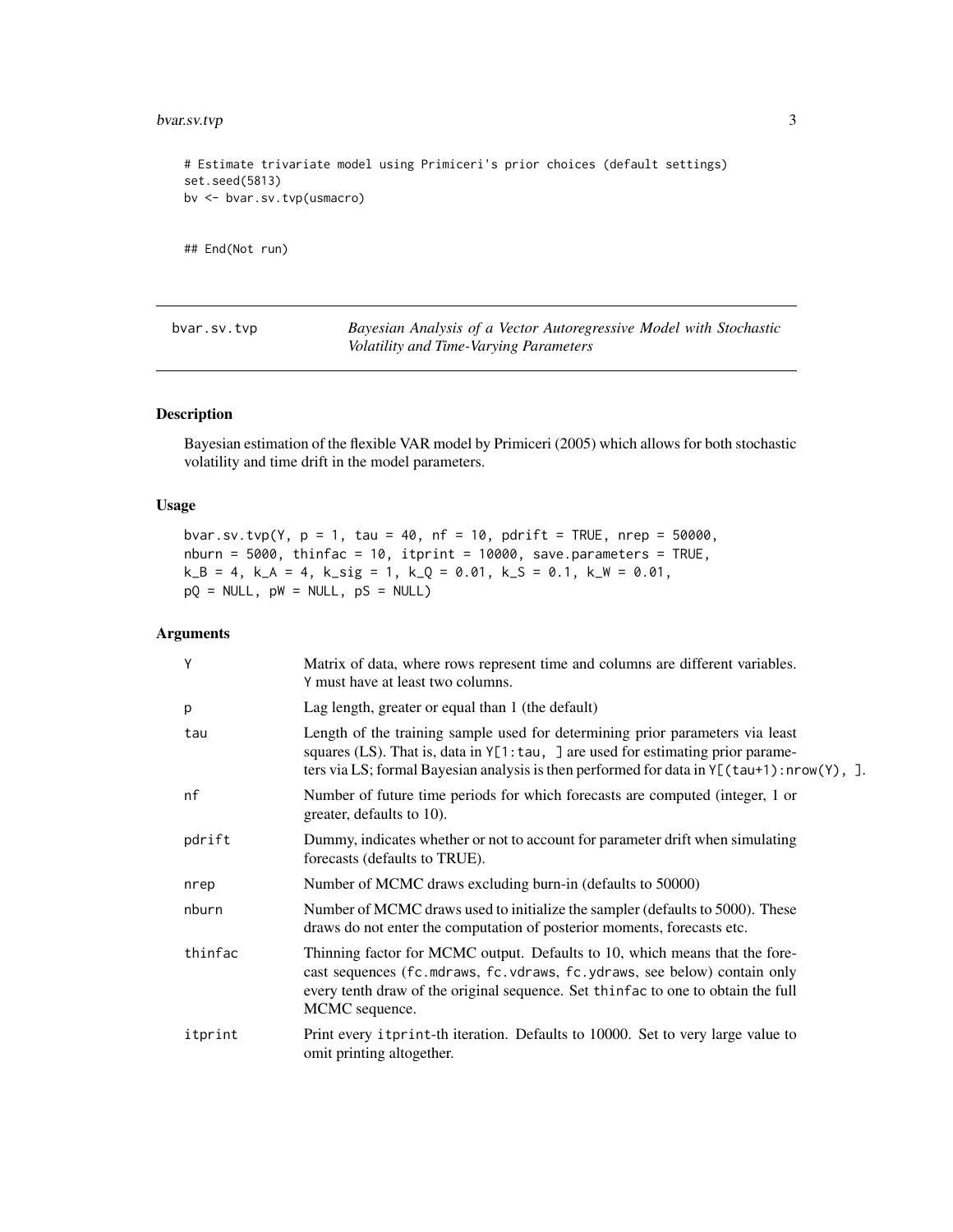<span id="page-3-0"></span>

|              | save.parameters     |                                                                                                                                                                                                                                                                                                                                                                                                                                                     |
|--------------|---------------------|-----------------------------------------------------------------------------------------------------------------------------------------------------------------------------------------------------------------------------------------------------------------------------------------------------------------------------------------------------------------------------------------------------------------------------------------------------|
|              |                     | If set to TRUE, parameter draws are saved in lists (these can be very large). De-<br>faults to TRUE.                                                                                                                                                                                                                                                                                                                                                |
|              |                     | k_B, k_A, k_sig, k_Q, k_W, k_S, pQ, pW, pS<br>Quantities which enter the prior distributions, see the links below for details.                                                                                                                                                                                                                                                                                                                      |
|              |                     | Defaults to the exact values used in the original article by Primiceri.                                                                                                                                                                                                                                                                                                                                                                             |
| <b>Value</b> |                     |                                                                                                                                                                                                                                                                                                                                                                                                                                                     |
|              | Beta.postmean       | Posterior means of coefficients. This is an array of dimension $[M, Mp+1, T]$ ,<br>where T denotes the number of time periods (= number of rows of Y), and M<br>denotes the number of system variables $(=$ number of columns of $Y$ ). The sub-<br>matrix $[0, t]$ represents the coefficient matrix at time t. The intercept vector is<br>stacked in the first column; the p coefficient matrices of dimension $[M, M]$ are<br>placed next to it. |
|              | H.postmean          | Posterior means of error term covariance matrices. This is an array of dimension<br>[M, M, T]. The submatrix [, , t] represents the covariance matrix at time t.                                                                                                                                                                                                                                                                                    |
|              |                     | Q.postmean, S.postmean, W.postmean                                                                                                                                                                                                                                                                                                                                                                                                                  |
|              |                     | Posterior means of various covariance matrices.                                                                                                                                                                                                                                                                                                                                                                                                     |
|              | fc.mdraws           | Draws for the forecast mean vector at various horizons (three-dimensional array,<br>where the first dimension corresponds to system variables, the second to forecast<br>horizons, and the third to MCMC draws). Note: The third dimension will be<br>equal to nrep/thinfac, apart from possible rounding issues.                                                                                                                                   |
|              | fc.vdraws           | Draws for the forecast covariance matrix. Design similar to fc.mdraws, ex-<br>cept that the first array dimension contains the lower-diagonal elements of the<br>forecast covariance matrix.                                                                                                                                                                                                                                                        |
|              | fc.ydraws           | Simulated future observations. Design analogous to fc.mdraws.                                                                                                                                                                                                                                                                                                                                                                                       |
|              | Beta.draws, H.draws |                                                                                                                                                                                                                                                                                                                                                                                                                                                     |
|              |                     | Matrices of parameter draws, can be used for computing impulse responses later<br>on (see impulse responses), and accessed via the helper function parameter . draws.<br>These outputs are generated only if save.parameters has been set to TRUE.                                                                                                                                                                                                  |

## Author(s)

Fabian Krueger, based on Matlab code by Dimitris Korobilis (see Koop and Korobilis, 2010). *Incorporates the corrigendum by Del Negro and Primiceri (2015), which points to an error in the original MCMC algorithm of Primiceri (2005).*

## References

Del Negro, M. and Primicerio, G.E. (2015). 'Time Varying Structural Vector Autoregressions and Monetary Policy: A Corrigendum', Review of Economic Studies 82, 1342-1345.

Koop, G. and D. Korobilis (2010): 'Bayesian Multivariate Time Series Methods for Empirical Macroeconomics', Foundations and Trends in Econometrics 3, 267-358. Accompanying Matlab code available at <https://sites.google.com/site/dimitriskorobilis/matlab>.

Primiceri, G.E. (2005): 'Time Varying Structural Vector Autoregressions and Monetary Policy', Review of Economic Studies 72, 821-852.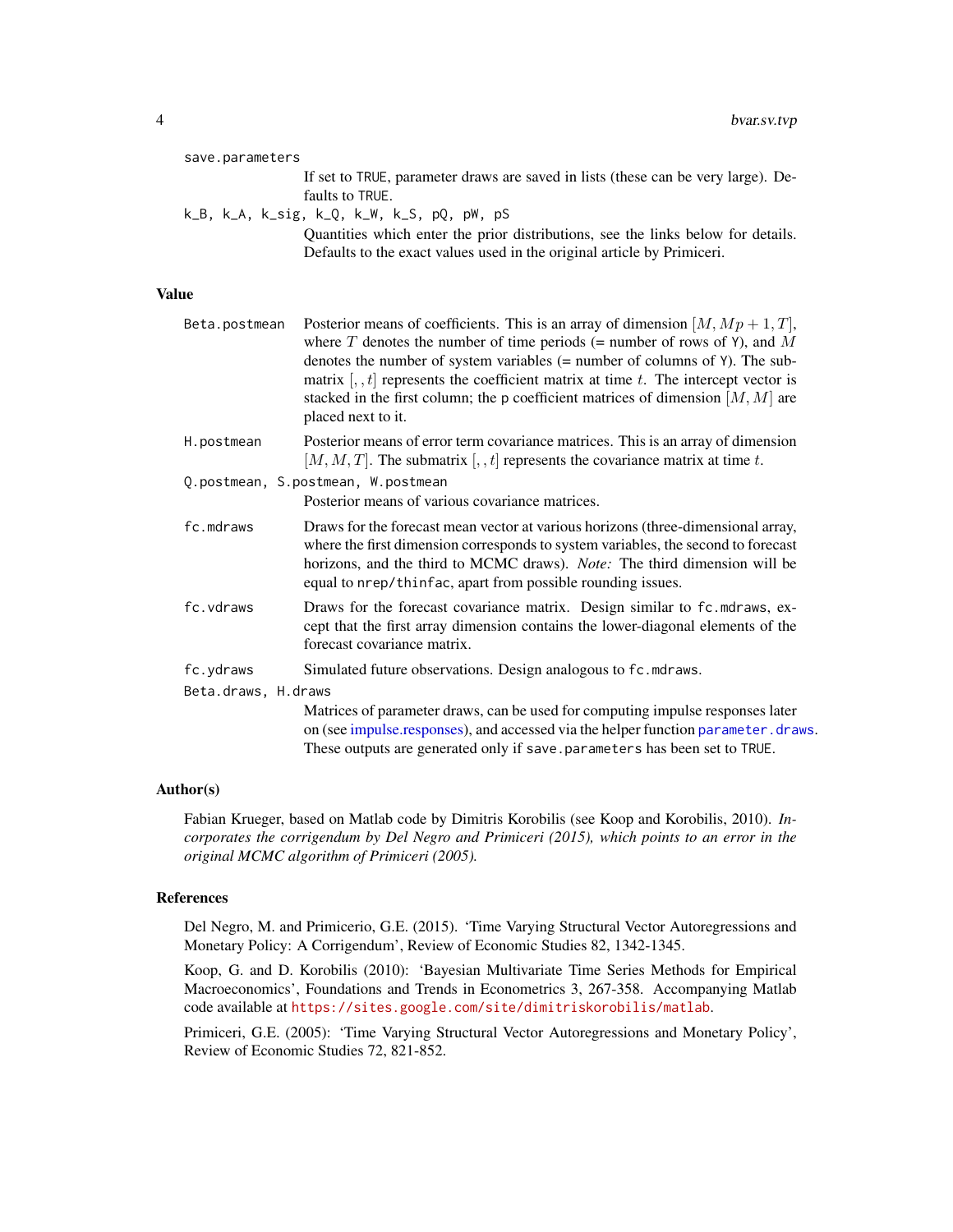## <span id="page-4-0"></span>Example data sets 5

#### See Also

The helper functions [predictive.density](#page-5-1) and [predictive.draws](#page-5-1) provide simple access to the forecast distribution produced by [bvar.sv.tvp](#page-2-1). Impulse responses can be computed using [im](#page-7-1)[pulse.responses.](#page-7-1) For detailed examples and explanations, see the accompanying pdf file hosted at <https://sites.google.com/site/fk83research/code>.

#### Examples

## Not run:

# Load US macro data data(usmacro) # Estimate trivariate BVAR using default settings set.seed(5813) bv <- bvar.sv.tvp(usmacro) ## End(Not run)

Example data sets *US Macroeconomic Time Series*

#### **Description**

Inflation rate, unemployment rate and treasury bill interest rate for the US, as used by Primiceri (2005). Whereas usmacro covers the time period studied by Primiceri (1953:Q1 to 2001:Q3), usmacro.update updates the data until 2015:Q2.

## Format

Multiple time series (mts) object, series names: 'inf', 'une', and 'tbi'.

#### Source

Inflation data provided by Federal Reserve Bank of Philadelphia (2015): 'Real-Time Data Research Center', [https://www.phil.frb.org/research-and-data/real-time-center/real-time-da](https://www.phil.frb.org/research-and-data/real-time-center/real-time-data/data-files/p)ta/ [data-files/p](https://www.phil.frb.org/research-and-data/real-time-center/real-time-data/data-files/p) Accessed: 2015-10-29. The inflation rate is the year-over-year log growth rate of the GDP price index. We use the 2001:Q4 vintage of the price index for usmacro, and the 2015:Q3 vintage for usmacro.update.

Unemployment and Treasury Bill: Federal Reserve Bank of St. Louis (2015): 'Federal Reserve Economic Data', <http://research.stlouisfed.org/fred2/>. Accessed: 2015-10-29. The two series have the identifiers 'UNRATE' and 'TB3MS'. For each quarter, we compute simple averages over three monthly observations.

Disclaimer: Please note that the providers of the original data cannot take responsibility for the data posted here, nor can they answer any questions about them. Users should consult their respective websites for the official and most recent version of the data.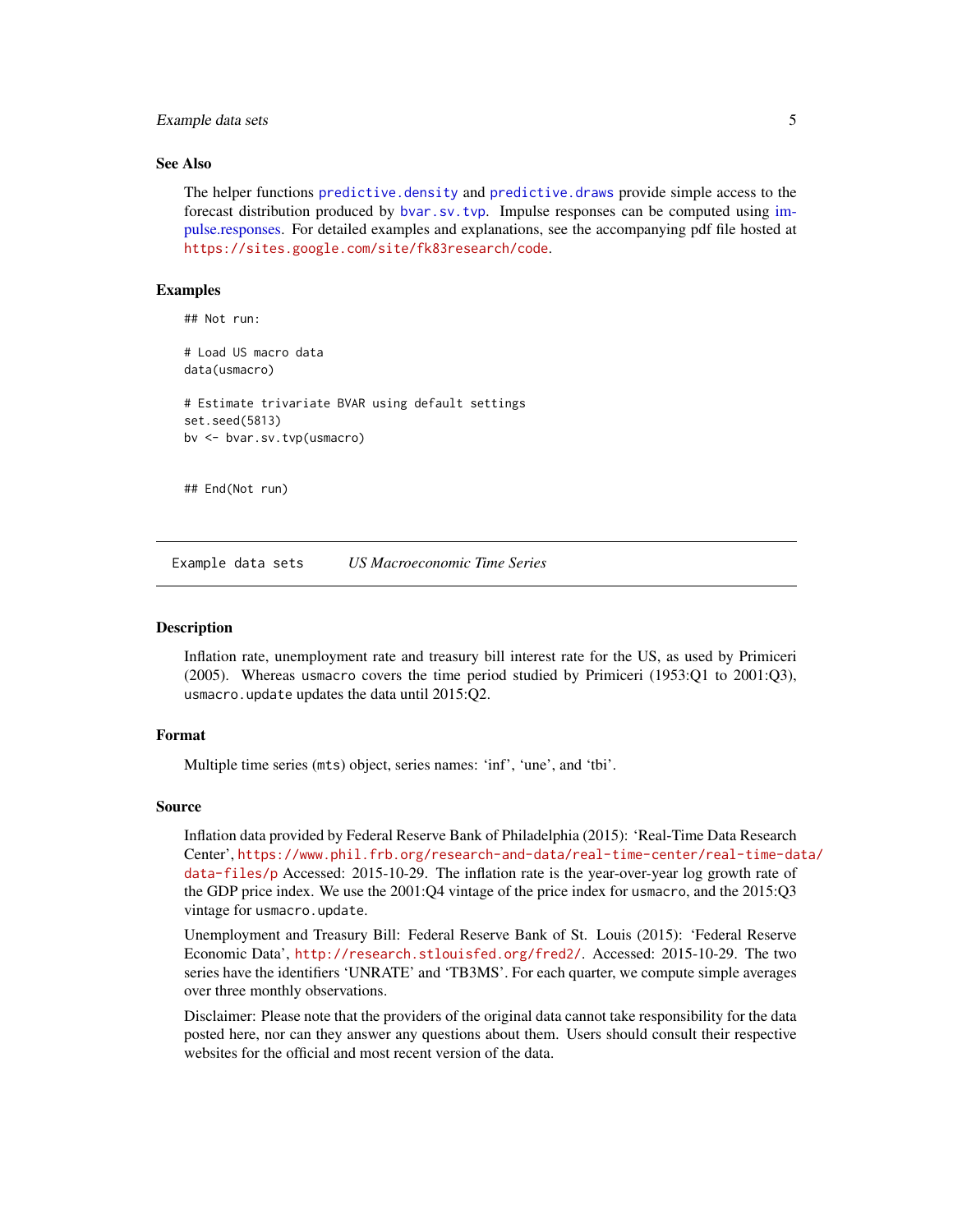## <span id="page-5-0"></span>References

Primiceri, G.E. (2005): 'Time Varying Structural Vector Autoregressions and Monetary Policy', Review of Economic Studies 72, 821-852.

## Examples

```
## Not run:
# Load and plot data
data(usmacro)
plot(usmacro)
```
## End(Not run)

helpers *Helper Functions to Access BVAR Forecast Distributions and Parameter Draws*

## <span id="page-5-1"></span>Description

Functions to extract a univariate posterior predictive distribution from a model fit generated by [bvar.sv.tvp](#page-2-1).

#### Usage

predictive.density(fit,  $v = 1$ ,  $h = 1$ , cdf = FALSE) predictive.draws(fit,  $v = 1$ ,  $h = 1$ ) parameter.draws(fit, type = "lag1", row = 1, col = 1)

## Arguments

| fit          | List, model fit generated by byar.sv.tvp                                                                                                                                                                                                                                                                                                                                                                 |
|--------------|----------------------------------------------------------------------------------------------------------------------------------------------------------------------------------------------------------------------------------------------------------------------------------------------------------------------------------------------------------------------------------------------------------|
| $\mathsf{v}$ | Index for variable of interest. Must be in line with the specification of fit.                                                                                                                                                                                                                                                                                                                           |
| h            | Index for forecast horizon of interest. Must be in line with the specification of<br>fit.                                                                                                                                                                                                                                                                                                                |
| cdf          | Set to TRUE to return cumulative distribution function, set to FALSE to return<br>probability density function                                                                                                                                                                                                                                                                                           |
| type         | Character string, used to specify output for function parameter draws. Setting<br>to "intercept" returns parameter draws for the intercept vector. Setting to one<br>of "lag1", , "lagX", (where X is the lag order used in fit) returns parameter<br>draws from the autoregressive coefficient matrices. Setting to "vcv" returns<br>draws for the elements of the residual variance-covariance matrix. |
| row, col     | Row and column index for the parameter for which parameter, draws should<br>return posterior draws. That is, the function returns the row, col element of the<br>matrix specified by type. Note that col is irrelevant if type = "intercept"<br>has been chosen.                                                                                                                                         |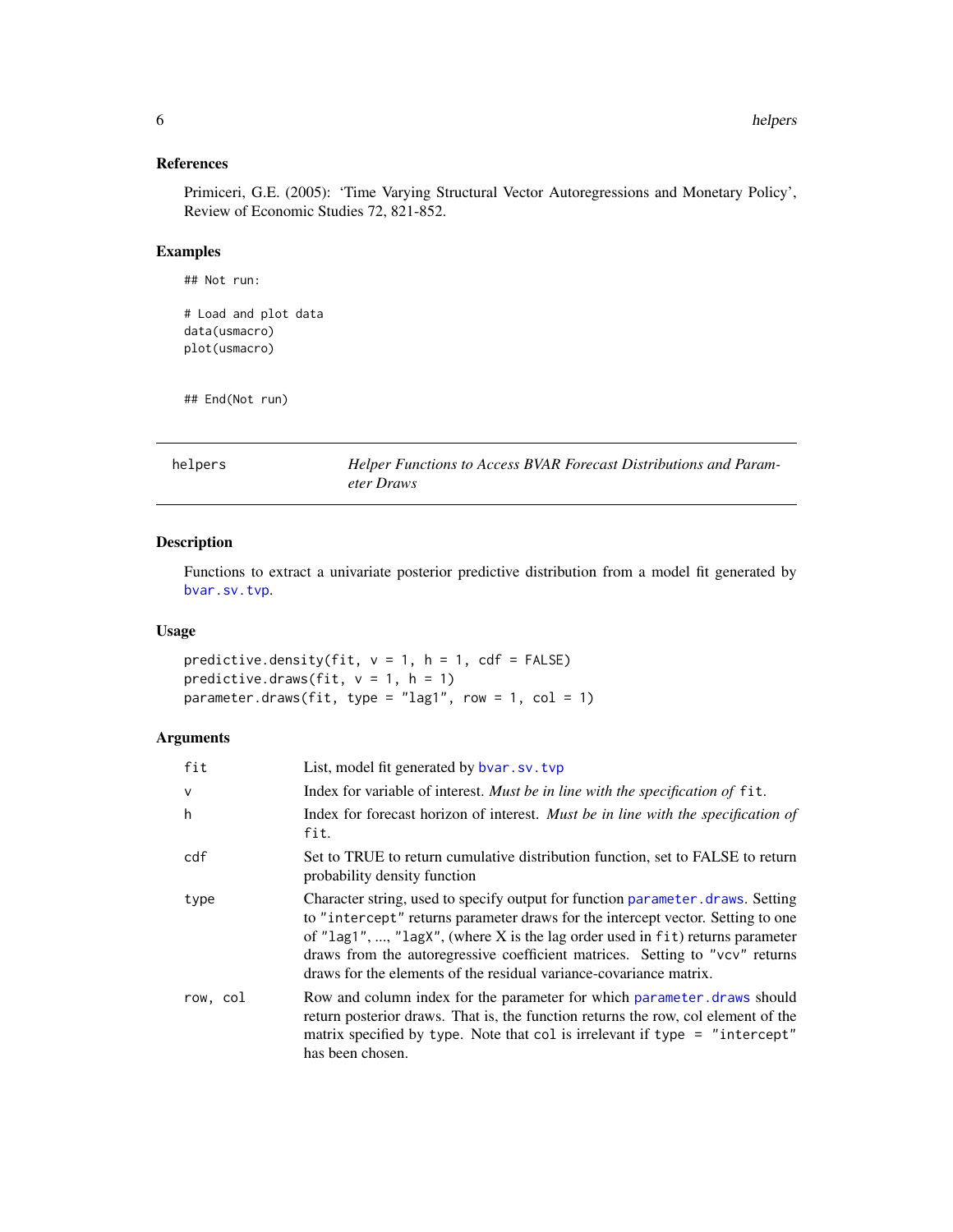#### <span id="page-6-0"></span>helpers  $\sim$  7

#### Value

predictive. density returns a function  $f(z)$ , which yields the value(s) of the predictive density at point(s) z. This function exploits conditional normality of the model, given the posterior draws of the parameters.

[predictive.draws](#page-5-1) returns a list containing vectors of MCMC draws, more specifically:

|   | Draws from the predictand itself                                    |
|---|---------------------------------------------------------------------|
| m | Mean of the normal distribution for the predictand in each draw     |
|   | Variance of the normal distribution for the predictand in each draw |

Both outputs should be closely in line with each other (apart from a small amount of sampling noise), see the link below for details.

[parameter.draws](#page-5-1) returns posterior draws for a single (scalar) parameter of the model fitted by [bvar.sv.tvp](#page-2-1). The output is a matrix, with rows representing MCMC draws, and columns representing time.

#### Author(s)

Fabian Krueger

## See Also

For examples and background, see the accompanying pdf file hosted at [https://sites.google.](https://sites.google.com/site/fk83research/code) [com/site/fk83research/code](https://sites.google.com/site/fk83research/code).

## Examples

## Not run:

```
# Load US macro data
data(usmacro)
```

```
# Estimate trivariate BVAR using default settings
set.seed(5813)
bv <- bvar.sv.tvp(usmacro)
```
# Construct predictive density function for the second variable (inflation), one period ahead f  $\le$  predictive.density(bv,  $v = 2$ , h = 1)

```
# Plot the density for a grid of values
grid \leq seq(-2, 5, by = 0.05)plot(x = grid, y = f(grid), type = "l")
```

```
# Cross-check: Extract MCMC sample for the same variable and horizon
smp \leq predictive.draws(bv, v = 2, h = 1)
```

```
# Add density estimate to plot
lines(density(smp), col = "green")
```
## End(Not run)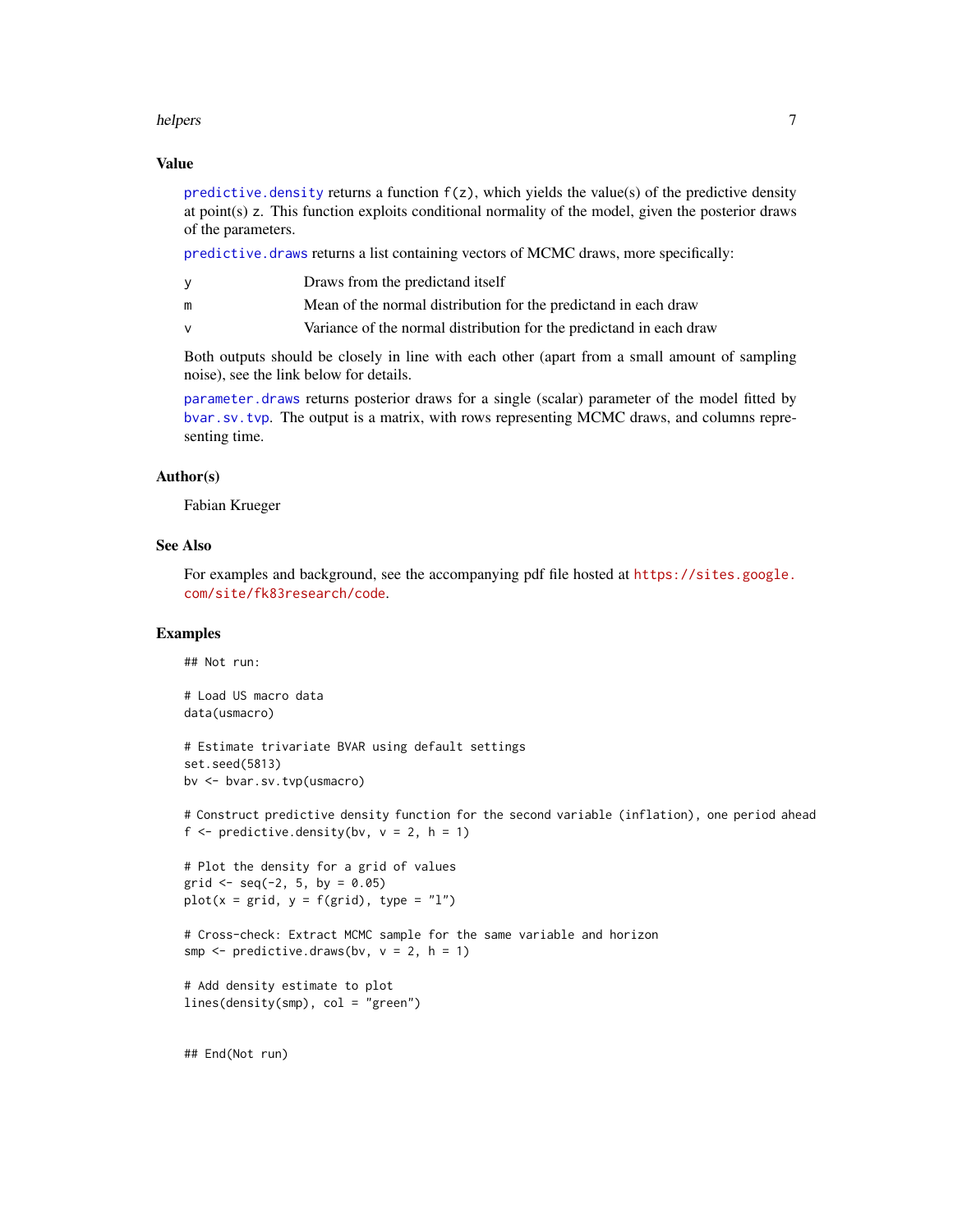<span id="page-7-1"></span><span id="page-7-0"></span>

#### Description

Computes impulse response functions (IRFs) from a model fit produced by [bvar.sv.tvp.](#page-2-1) The IRF describes how a variable responds to a shock in another variable, in the periods following the shock. To enable simple handling, this function computes IRFs for only one pair of variables that must be specified in advance (see impulse.variable and response.variable below).

#### Usage

```
impulse.responses(fit, impulse.variable = 1, response.variable = 2,
                  t = NULL, nhor = 20, scenario = 2, draw.plot = TRUE)
```
## Arguments

| fit               | Model fit produced by bvar.sv.tvp, with the option save parameters set to<br>TRUE.                                                                                                                                                                                                                                                                                                                                                                                                                                                                                                                                   |
|-------------------|----------------------------------------------------------------------------------------------------------------------------------------------------------------------------------------------------------------------------------------------------------------------------------------------------------------------------------------------------------------------------------------------------------------------------------------------------------------------------------------------------------------------------------------------------------------------------------------------------------------------|
| impulse.variable  |                                                                                                                                                                                                                                                                                                                                                                                                                                                                                                                                                                                                                      |
|                   | Variable which experiences the shock.                                                                                                                                                                                                                                                                                                                                                                                                                                                                                                                                                                                |
| response.variable |                                                                                                                                                                                                                                                                                                                                                                                                                                                                                                                                                                                                                      |
|                   | Variable which (possibly) responds to the shock.                                                                                                                                                                                                                                                                                                                                                                                                                                                                                                                                                                     |
| t                 | Time point from which parameter matrices are to be taken. Defaults to most<br>recent time point.                                                                                                                                                                                                                                                                                                                                                                                                                                                                                                                     |
| nhor              | Maximal time between impulse and response (defaults to 20).                                                                                                                                                                                                                                                                                                                                                                                                                                                                                                                                                          |
| scenario          | If 1, there is no orthogonalizaton, and the shock size corresponds to one unit<br>of the impulse variable. If scenario is either 2 (the default) or 3, the error<br>term variance-covariance matrix is orthogonalized via Cholesky decomposition.<br>For scenario $= 2$ , the Cholesky decomposition of the error term VCV matrix<br>at time point $t$ is used. scenario = 3 is the variant used in Del Negro and<br>Primiceri (2015). Here, the diagonal elements are set to their averages over<br>time, whereas the off-diagonal elements are specific to time t. See the notes<br>below for further information. |
| draw.plot         | If TRUE (the default): Produces a plot showing the 5, 25, 50, 75 and 95 percent<br>quantiles of the simulated impulse responses.                                                                                                                                                                                                                                                                                                                                                                                                                                                                                     |

## Value

List of two elements:

contemporaneous

Contemporaneous impulse responses (vector of simulation draws).

irf Matrix of simulated impulse responses, where rows represent simulation draws, and columns represent the number of time periods after the shock (1 in first column, nhor in last column).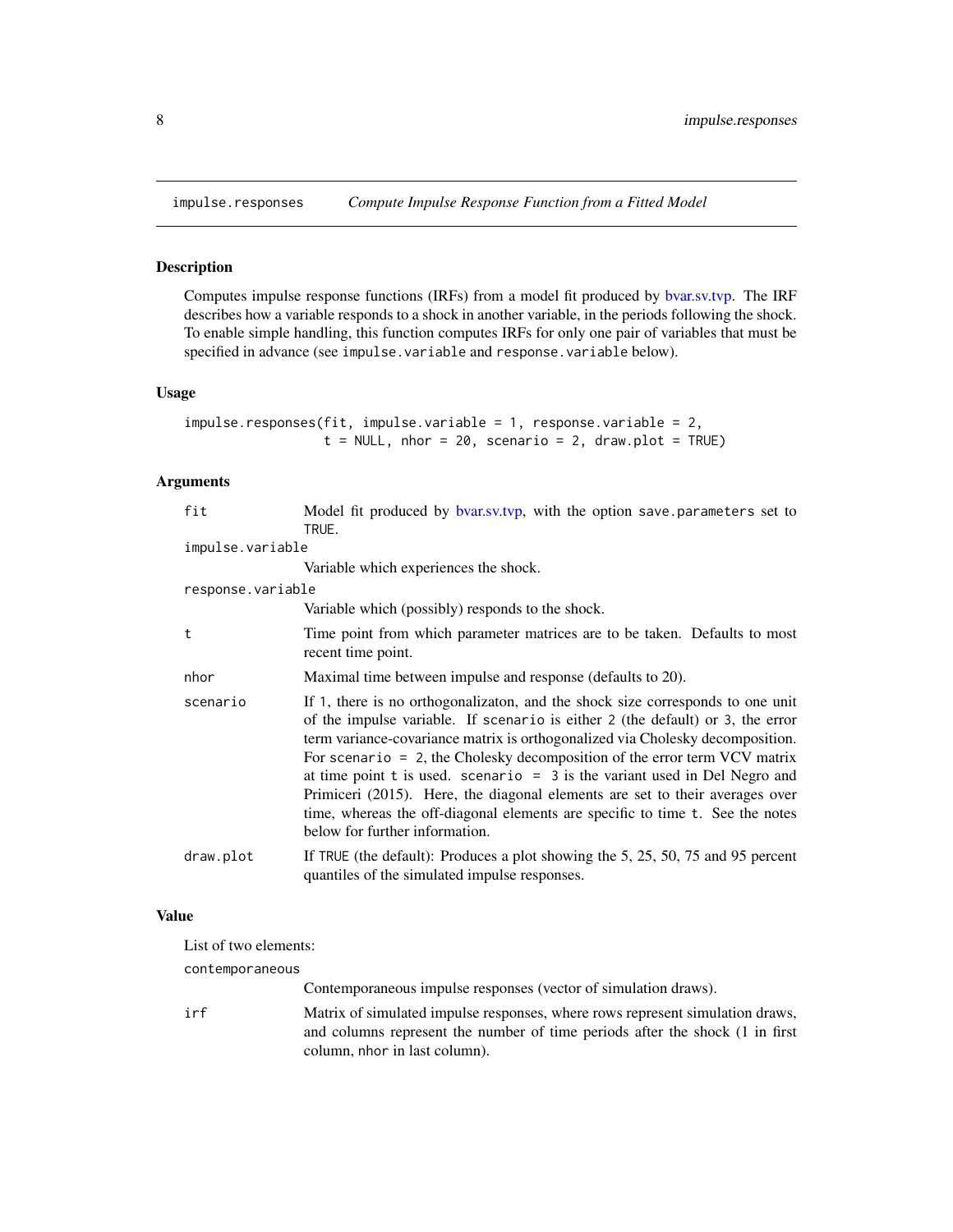#### <span id="page-8-0"></span>**Note**

If scenario is set to either 2 or 3, the Cholesky transform (transpose of [chol\)](#page-0-0) is used to produce the orthogonal impulse responses. See Hamilton (1994), Section 11.4, and particularly Equation [11.4.22]. As discussed by Hamilton, the ordering of the system variables matters, and should be considered carefully. The magnitude of the shock (impulse) corresponds to one standard deviation of the error term.

If scenario  $= 1$ , the function simply outputs the matrices of the model's moving average representation, see Equation [11.4.1] in Hamilton (1994). The scenario considered here may be unrealistic, in that an isolated shock may be unlikely. The magnitude of the shock (impulse) corresponds to one unit of the error term.

Further supporting information is available at [https://sites.google.com/site/FK83research/](https://sites.google.com/site/FK83research/code) [code](https://sites.google.com/site/FK83research/code).

#### Author(s)

Fabian Krueger

## References

Hamilton, J.D. (1994): Time Series Analysis, Princeton University Press.

Del Negro, M. and Primicerio, G.E. (2015). 'Time Varying Structural Vector Autoregressions and Monetary Policy: A Corrigendum', Review of Economic Studies 82, 1342-1345. Supplementary material available at <http://restud.oxfordjournals.org/content/82/4/1342/suppl/DC1> (accessed: 2015-11-17).

#### Examples

## Not run:

```
data(usmacro)
set.seed(5813)
# Run BVAR; save parameters
fit <- bvar.sv.tvp(usmacro, save.parameters = TRUE)
# Impulse responses
impulse.responses(fit)
```
## End(Not run)

<span id="page-8-1"></span>

| sim.var1.sv.tvp | Simulate from a VAR(1) with Stochastic Volatility and Time-Varying |
|-----------------|--------------------------------------------------------------------|
|                 | <i>Parameters</i>                                                  |

#### **Description**

Simulate from a VAR(1) with Stochastic Volatility and Time-Varying Parameters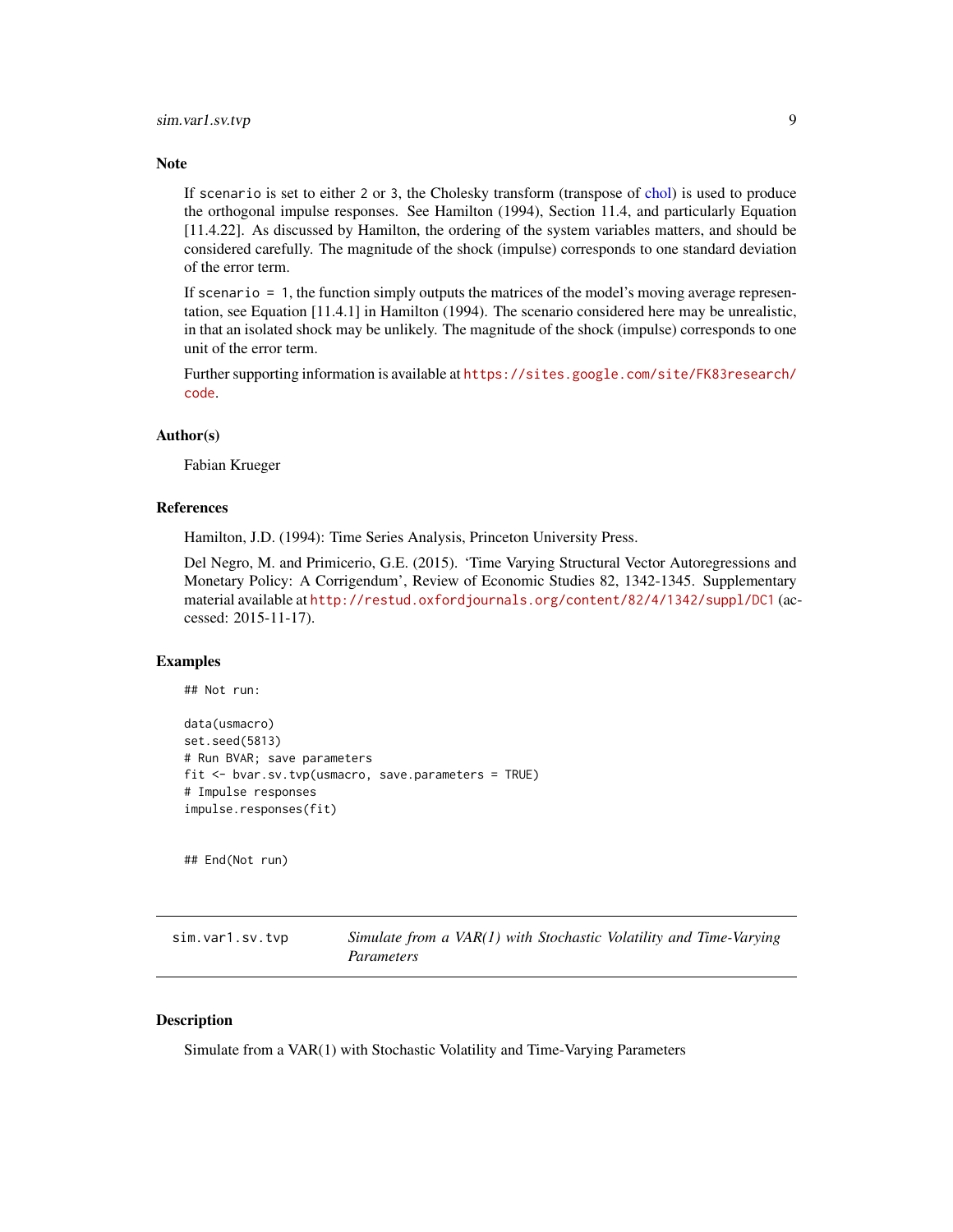#### Usage

```
sim.var1.sv.tvp(B0 = NULL, A0 = NULL, Sig0 = NULL, Q = NULL,S = NULL, W = NULL, t = 500, init = 1000)
```
## Arguments

| <b>B0</b>    | Initial values of mean parameters: Matrix of dimension $[M, M + 1]$ , where the<br>first column holds the intercept vector and the other columns hold the matrix<br>of first-order autoregressive coefficients. By default (NULL), B0 corresponds to<br>$M = 2$ uncorrelated zero-mean processes with moderate persistence (first-order<br>autocorrelation of $0.6$ ).                                          |
|--------------|-----------------------------------------------------------------------------------------------------------------------------------------------------------------------------------------------------------------------------------------------------------------------------------------------------------------------------------------------------------------------------------------------------------------|
| A0           | Initial values for (transformed) error correlation parameters: Vector of length<br>$0.5 * M * (M - 1)$ . Defaults to a vector of zeros.                                                                                                                                                                                                                                                                         |
| Sig0         | Initial values for log error term volatility parameters: Vector of length $M$ . De-<br>faults to a vector of zeros.                                                                                                                                                                                                                                                                                             |
| Q, S, W      | Covariance matrices for the innovation terms in the time-varying parameters<br>$(B, A, Sig)$ . The matrices are symmetric, with dimensions equal to the number<br>of elements in $B$ , $A$ and $Sig$ , respectively. Default to diagonal matrices with<br>very small terms (1e-10) on the main diagonal. This corresponds to essentially<br>no time variation in the parameters and error term matrix elements. |
| $\mathbf{t}$ | Number of time periods to simulate.                                                                                                                                                                                                                                                                                                                                                                             |
| init         | Number of draws to initialize simulation (to decrease the impact of starting val-<br>ues).                                                                                                                                                                                                                                                                                                                      |

## Value

| data | Simulated data, with rows corresponding to time and columns corresponding to<br>the $M$ system variables.     |
|------|---------------------------------------------------------------------------------------------------------------|
| Beta | Array of dimension $[M, M + 1, t]$ . Submatrix $[, I]$ holds the parameter matrix<br>for time period $l$ .    |
| H    | Array of dimension $[M, M, t]$ . Submatrix $[, I]$ holds the error term covariance<br>matrix for period $l$ . |

#### Note

The choice of 'reasonable' values for the elements of Q, S and W requires some care. If the elements of these matrices are too large, parameter variation can easily become excessive. Too large elements of  $Q$  can lead the parameter matrix  $B$  into regions which correspond to explosive processes. Too large elements in S and (especially) W may lead to excessive error term variances.

## Author(s)

Fabian Krueger

## References

Primiceri, G.E. (2005): 'Time Varying Structural Vector Autoregressions and Monetary Policy', Review of Economic Studies 72, 821-852.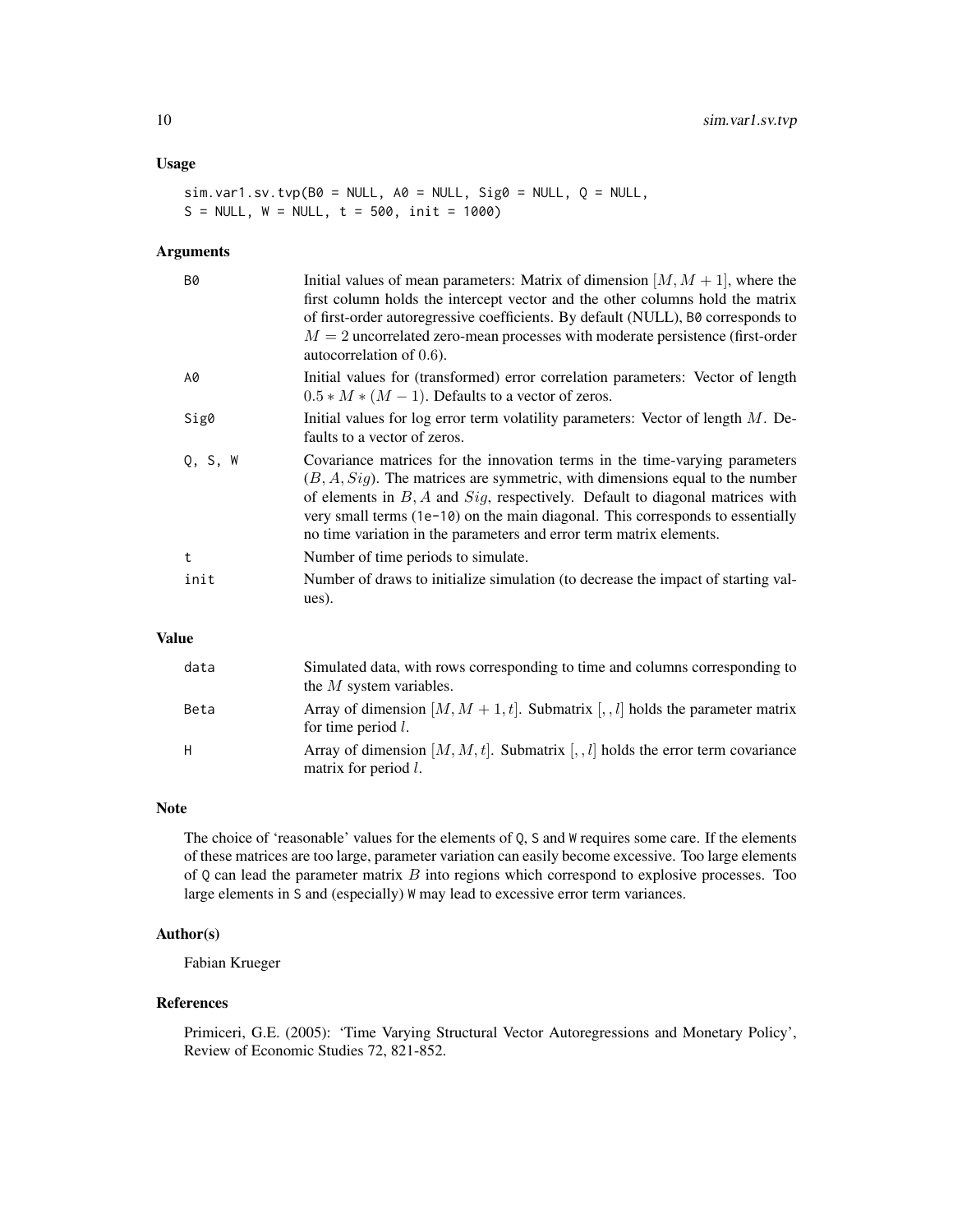## <span id="page-10-0"></span>sim.var1.sv.tvp 11

## See Also

[bvar.sv.tvp](#page-2-1) can be used to fit a model on data generated by [sim.var1.sv.tvp](#page-8-1). This can be a useful way to analyze the performance of the estimation methods.

## Examples

## Not run:

```
# Generate data from a model with moderate time variation in the parameters
# and error term variances
set.seed(5813)
sim <- sim.var1.sv.tvp(Q = 1e-5*diag(6), S = 1e-5*diag(1), W = 1e-5*diag(2))
# Plot both series
matplot(sim$data, type = "l")
# Plot AR(1) parameters of both equations
matplot(cbind(sim$Beta[1,2,], sim$Beta[2,3,]), type = "l")
```
## End(Not run)